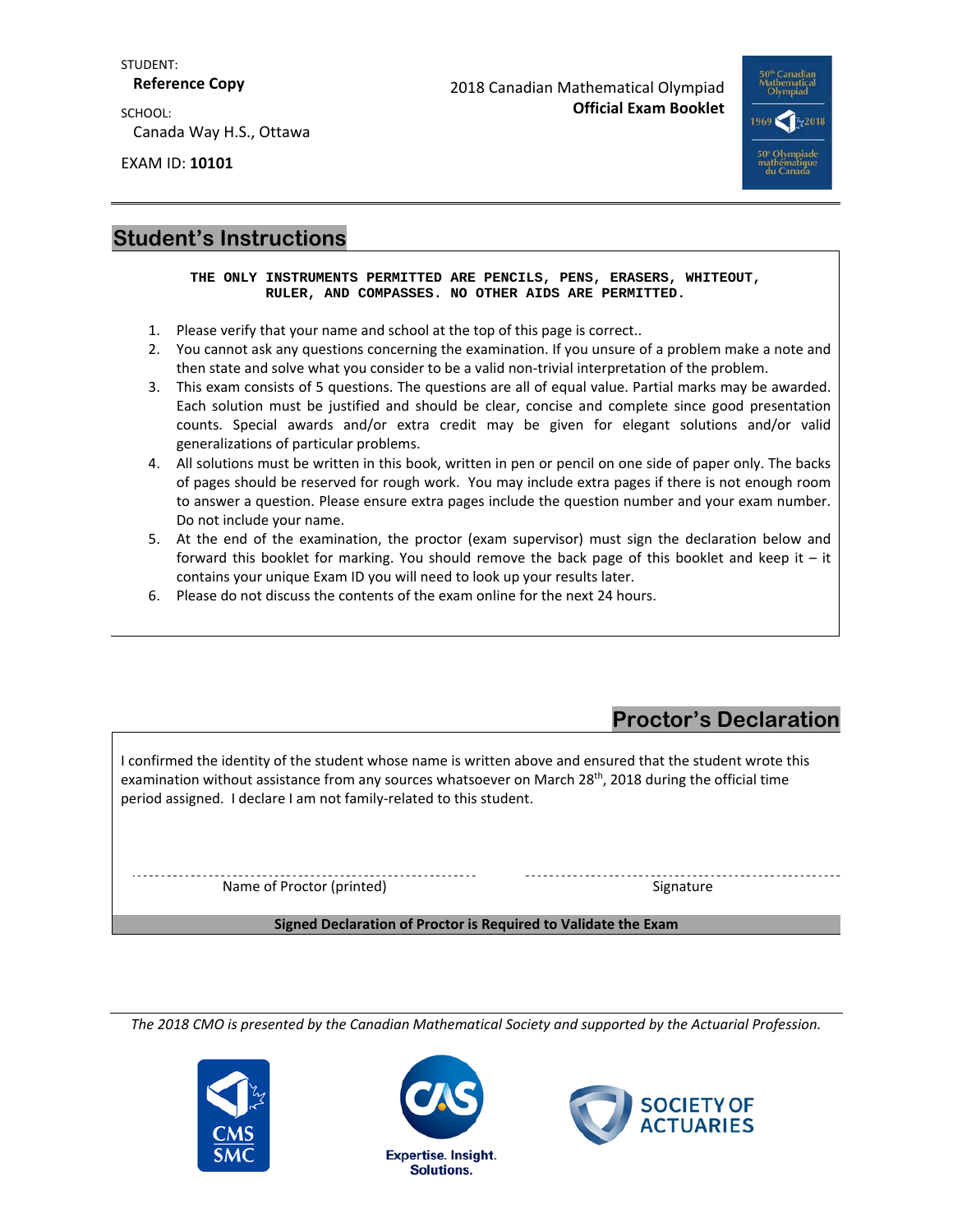

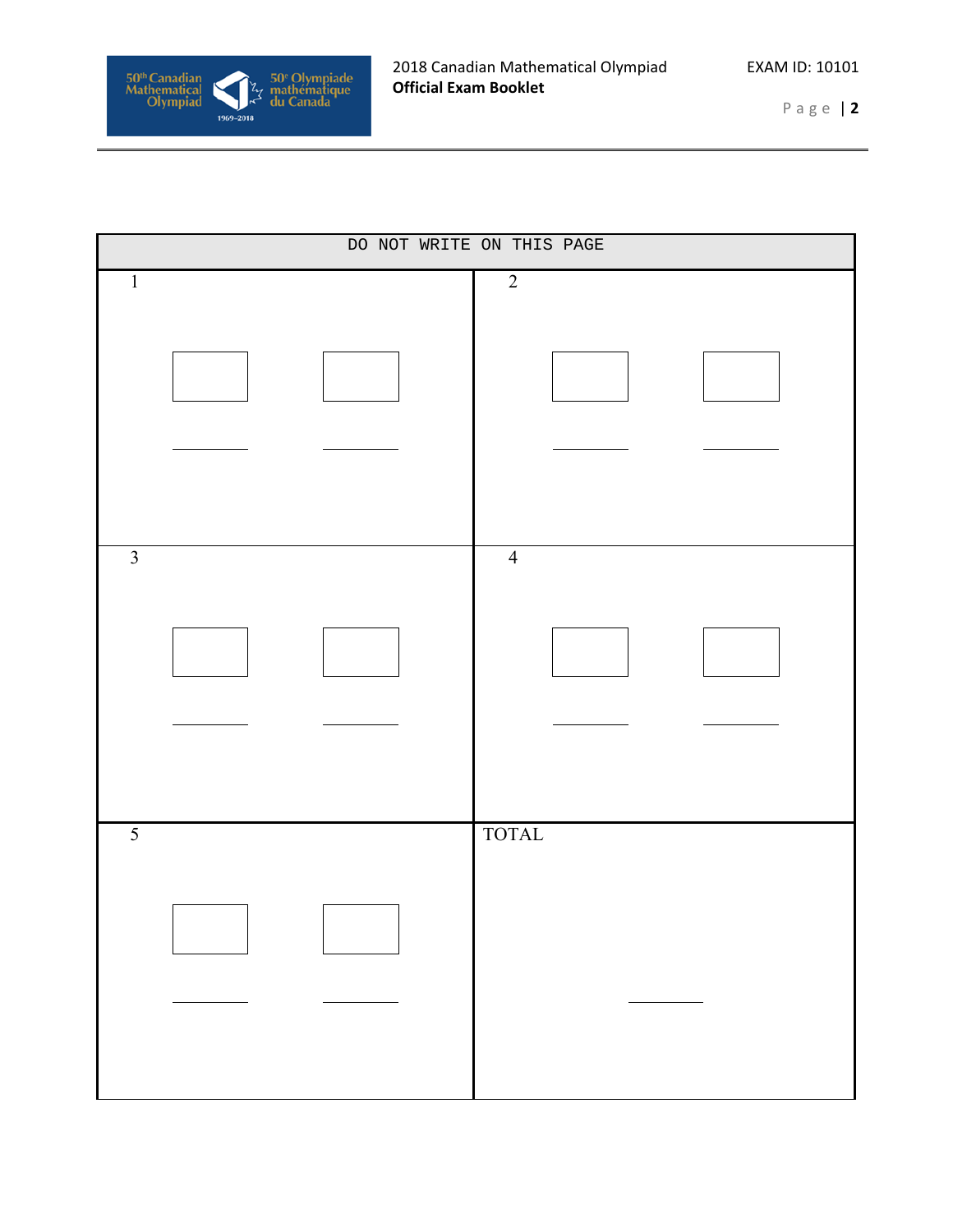

1. Consider an arrangement of tokens in the plane, not necessarily at distinct points. We are allowed to apply a sequence of moves of the following kind: Select a pair of tokens at points  $A$  and  $B$  and move both of them to the midpoint of  $A$  and  $B$ .

We say that an arrangement of *n* tokens is *collapsible* if it is possible to end up with all *n* tokens at the same point after a finite number of moves. Prove that every arrangement of *n* tokens is collapsible if and only if *n* is a power of 2.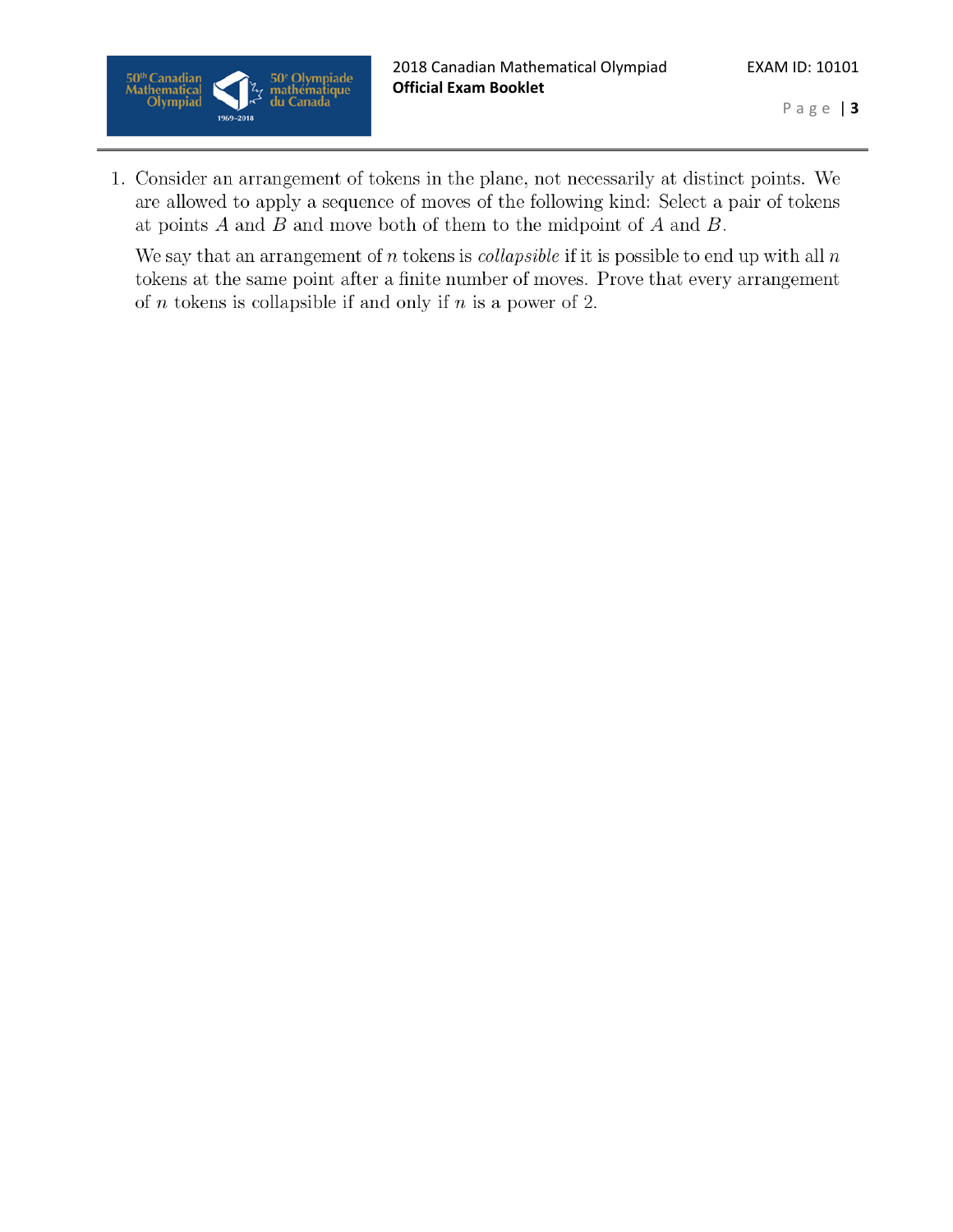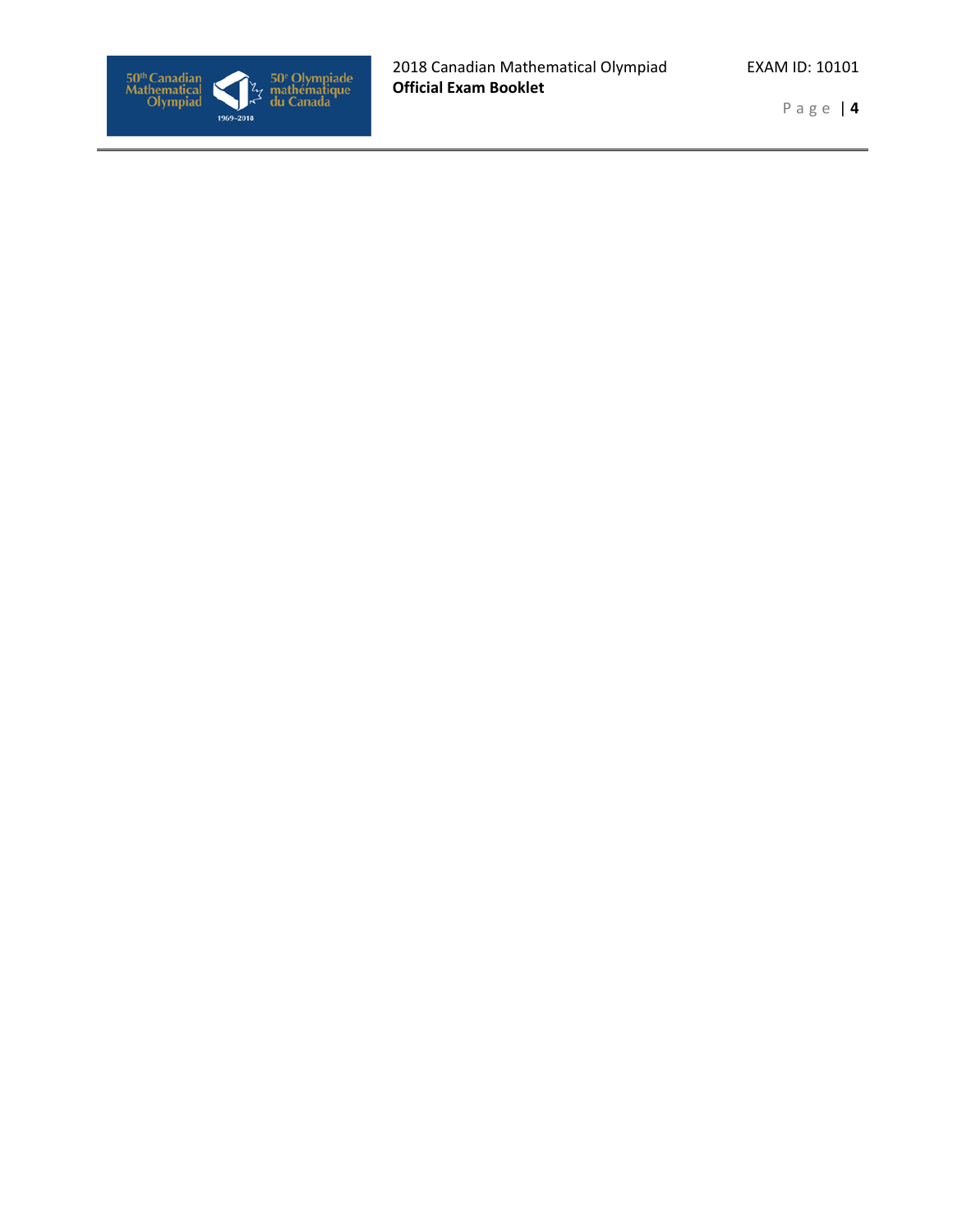

2. Let five points on a circle be labelled  $A, B, C, D$ , and  $E$  in clockwise order. Assume  $AE = DE$  and let P be the intersection of AC and BD. Let Q be the point on the line through A and B such that A is between B and Q and  $AQ = DP$ . Similarly, let  $R$  be the point on the line through  $C$  and  $D$  such that  $D$  is between  $C$  and  $R$  and  $DR = AP$ . Prove that PE is perpendicular to QR.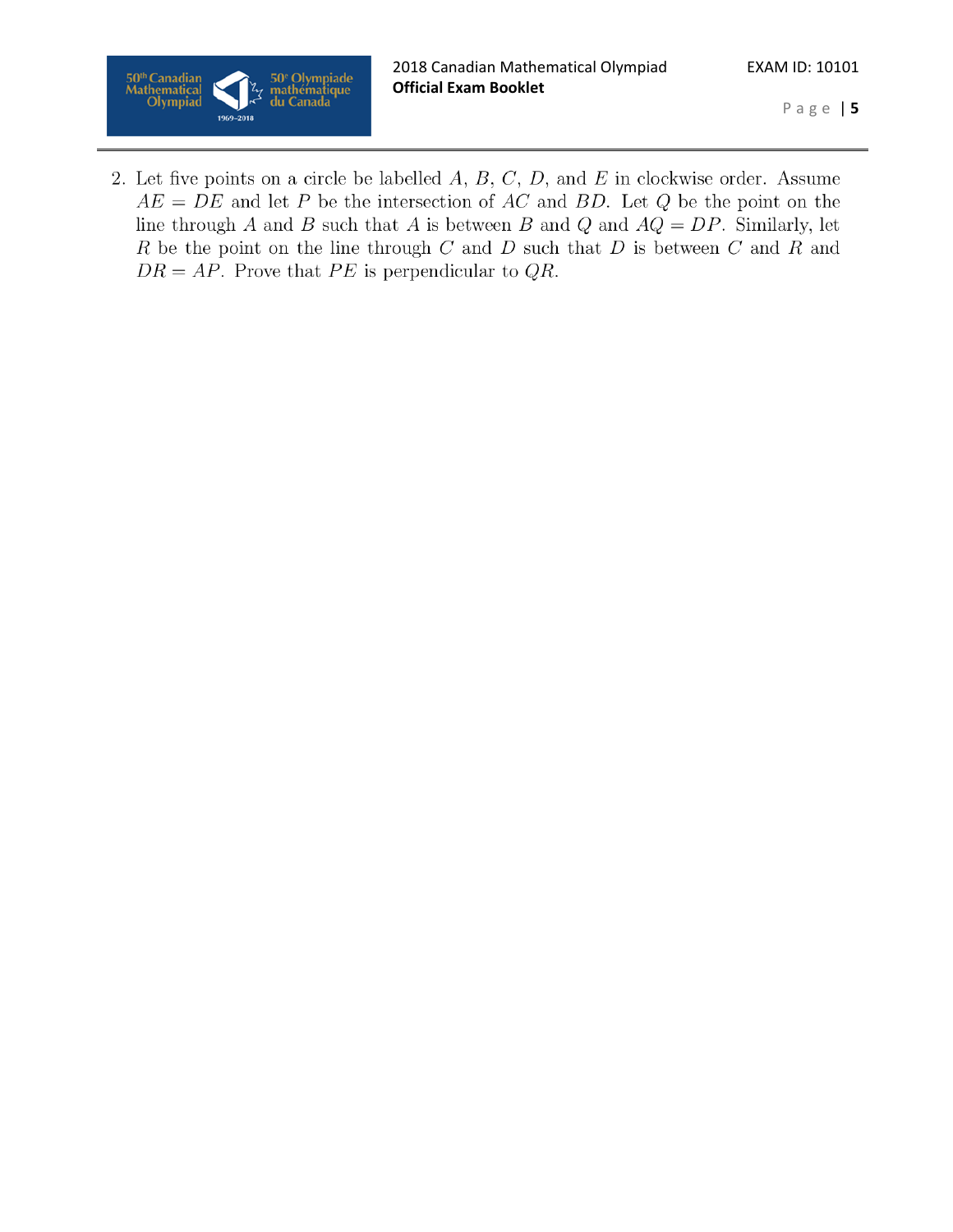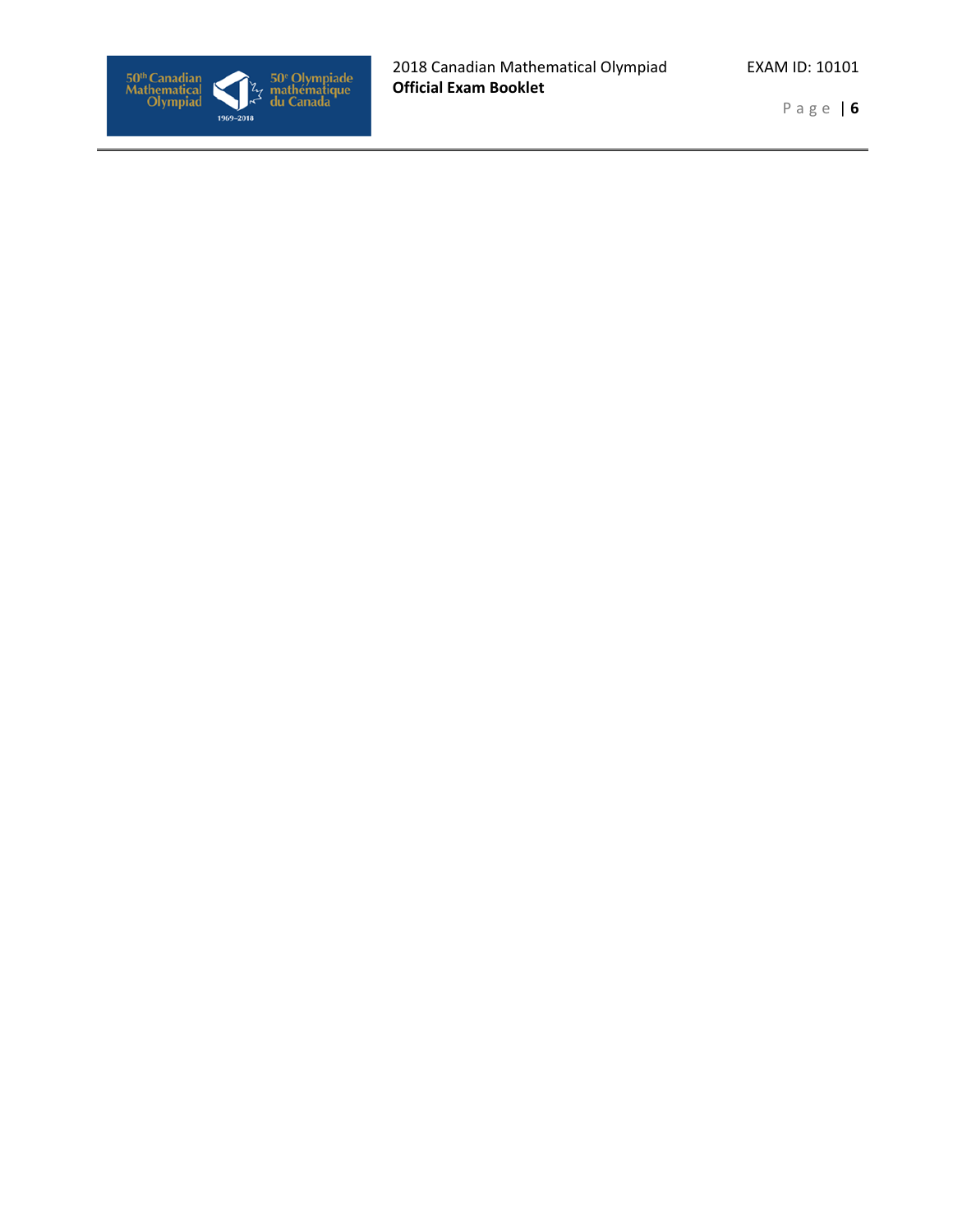

3. Two positive integers a and b are *prime-related* if  $a = pb$  or  $b = pa$  for some prime p. Find all positive integers  $n$ , such that  $n$  has at least three divisors, and all the divisors can be arranged without repetition in a circle so that any two adjacent divisors are prime-related.

Note that 1 and  $n$  are included as divisors.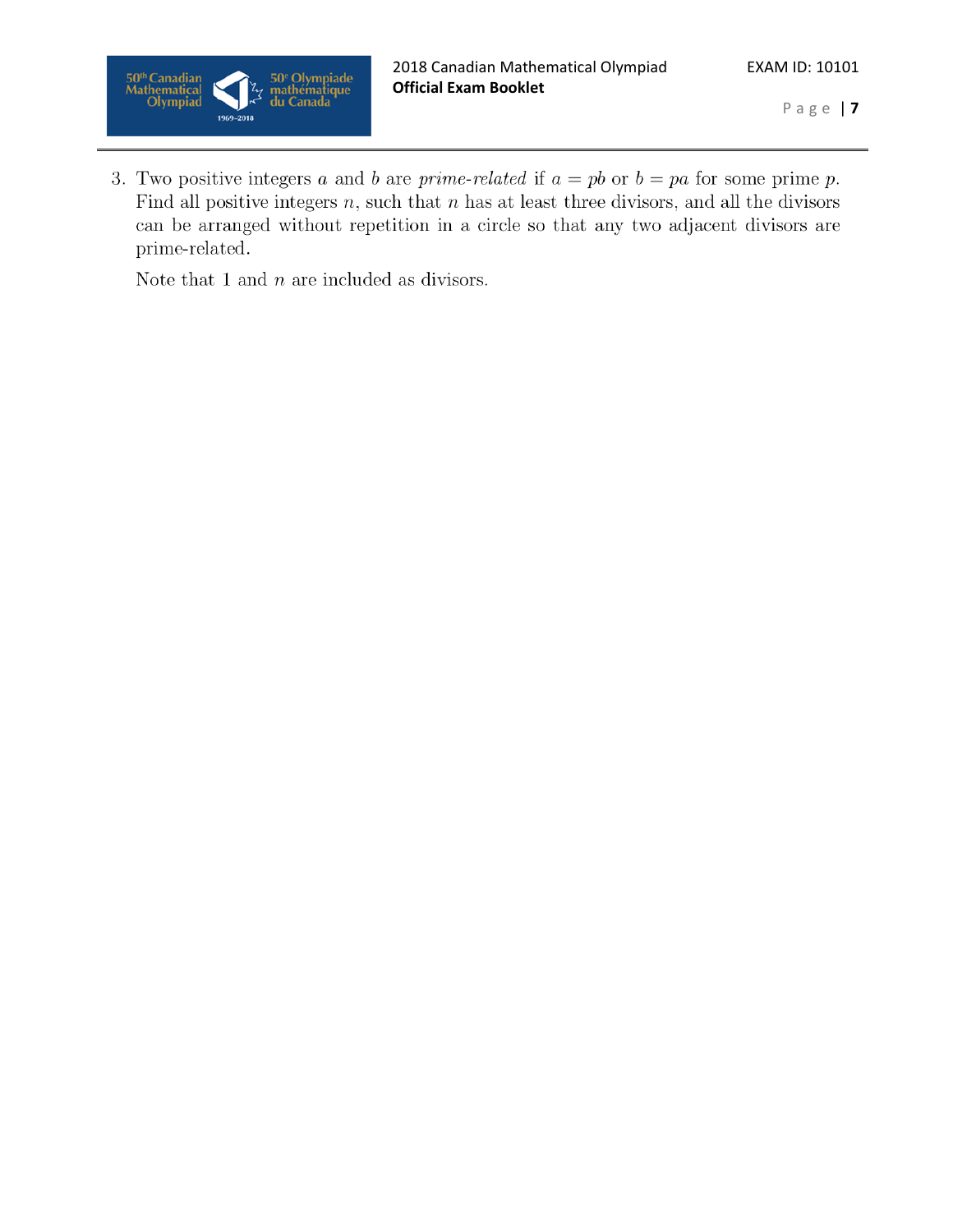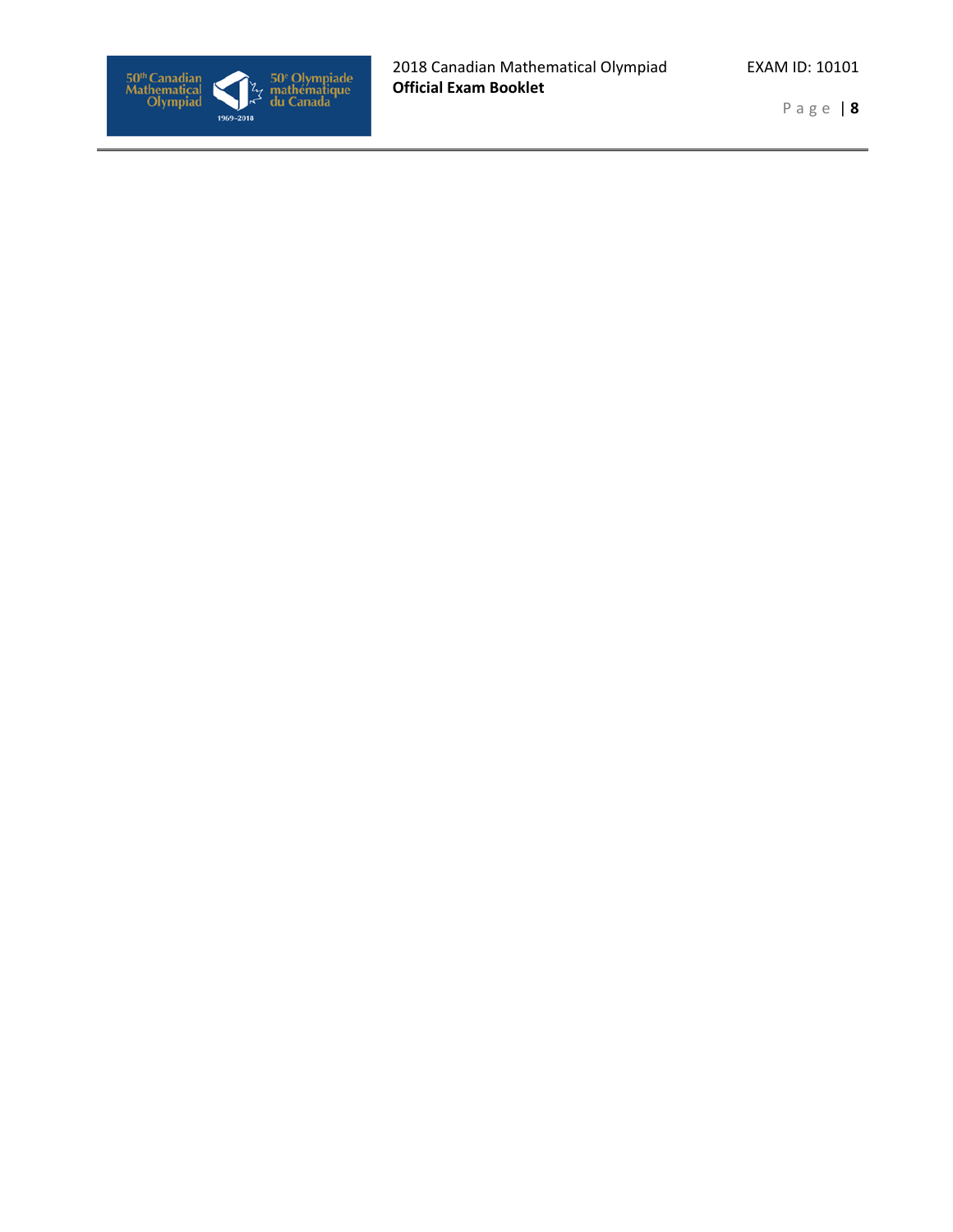

4. Find all polynomials  $p(x)$  with real coefficients that have the following property: There exists a polynomial  $q(x)$  with real coefficients such that

$$
p(1) + p(2) + p(3) + \cdots + p(n) = p(n)q(n)
$$

for all positive integers  $n$ .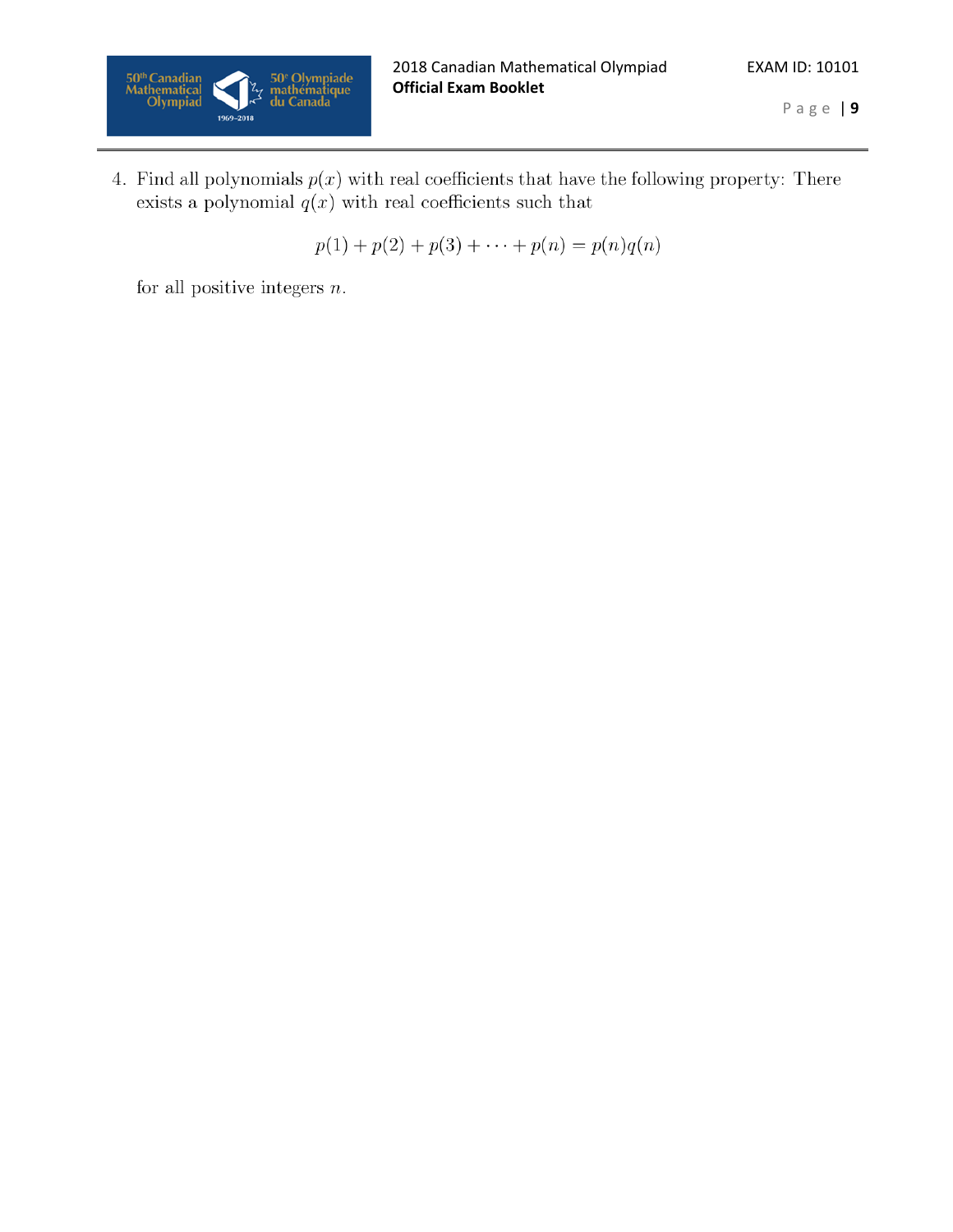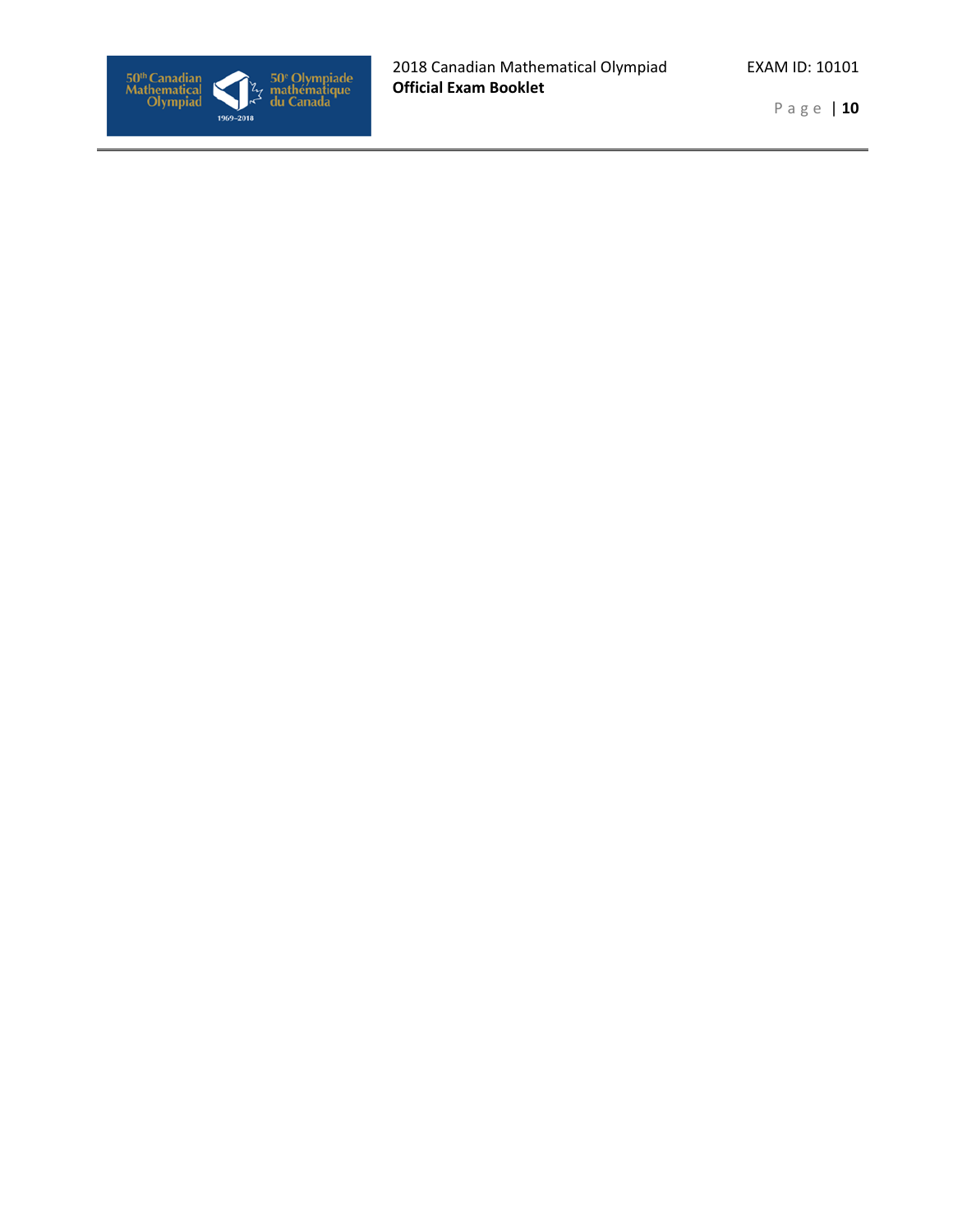

5. Let k be a given even positive integer. Sarah first picks a positive integer N greater than 1 and proceeds to alter it as follows: every minute, she chooses a prime divisor  $p$ of the current value of N, and multiplies the current N by  $p^k - p^{-1}$  to produce the next value of  $N$ . Prove that there are infinitely many even positive integers  $k$  such that, no matter what choices Sarah makes, her number  $N$  will at some point be divisible by 2018.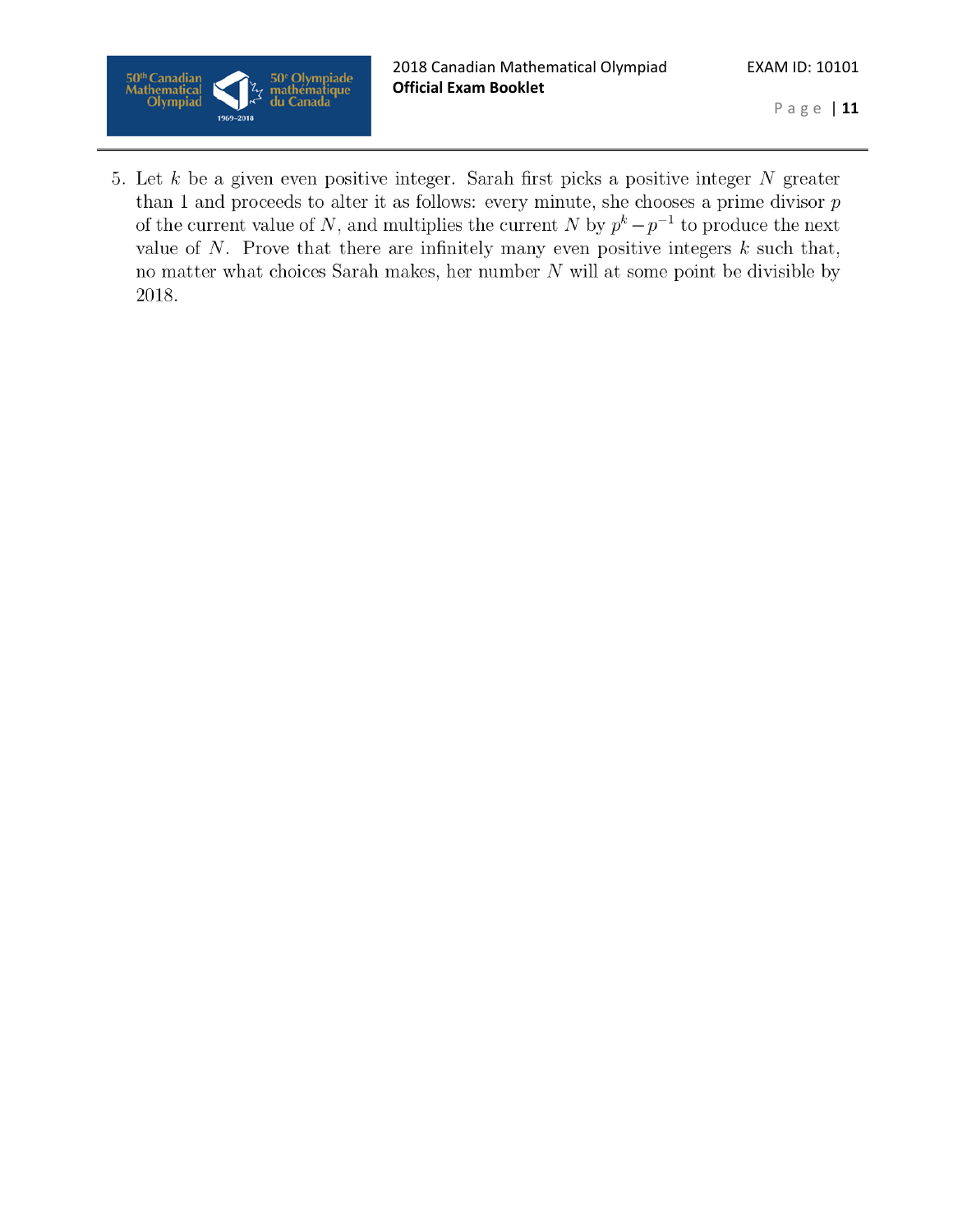